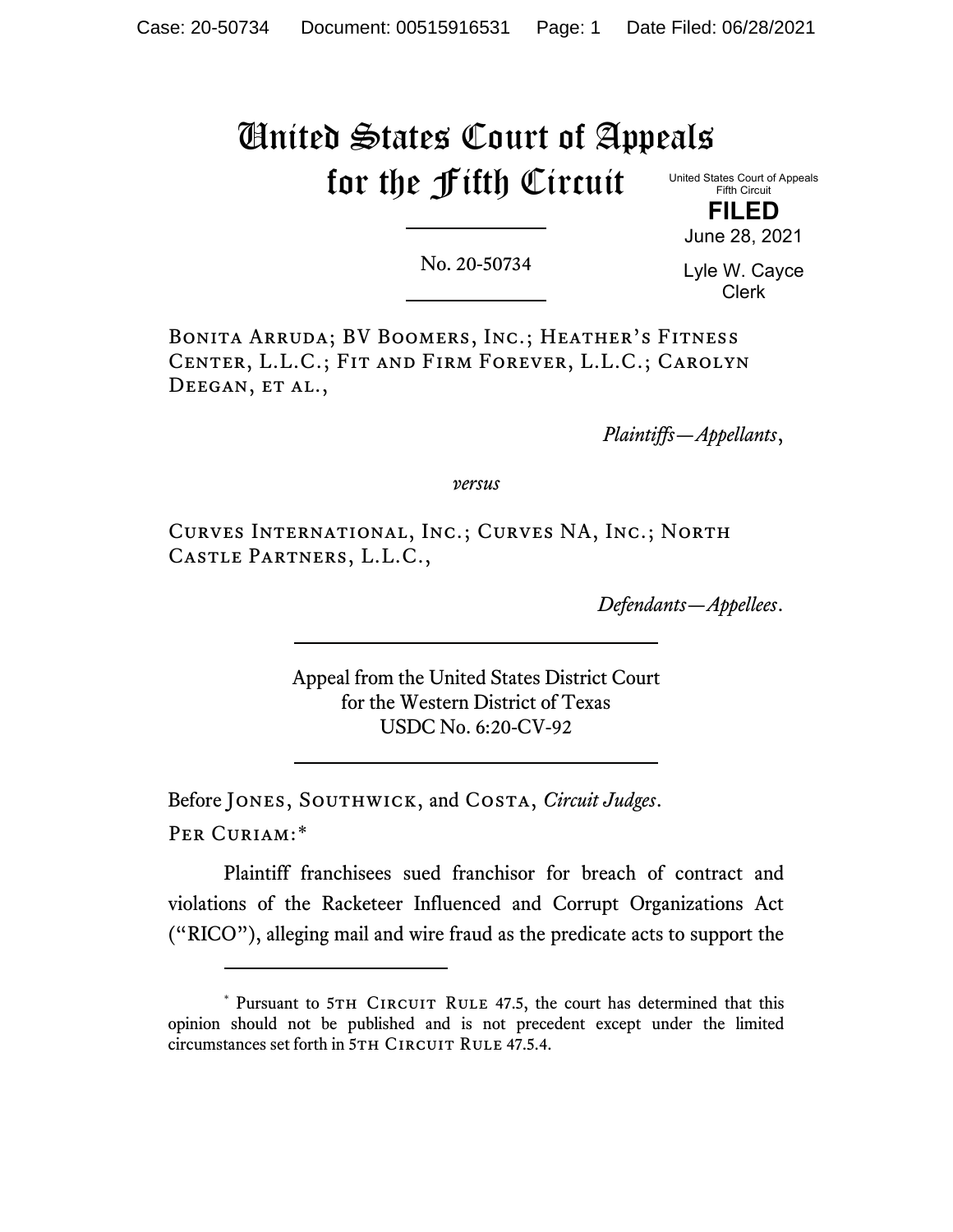RICO claims. The district court dismissed the RICO claims on the pleadings and refused to retain jurisdiction over the state-law claims. On appeal, Plaintiffs challenge only the ruling on the RICO claims. We AFFIRM.

# FACTUAL AND PROCEDURAL BACKGROUND

Plaintiffs are former franchisees who owned and operated 30-minutefitness and weight-loss centers using the "Curves for Women" name. They sued Curves International, Inc., Curves NA, Inc., and North Castle Partners, L.L.C., alleging breach of contract and violations of RICO.

The first 32 counts are breach-of-contract claims; the RICO claims are Counts 33 and 34. The two counts differ only in the addition of Curves NA as a defendant in Count 34 for those plaintiffs who signed or renewed franchise agreements after the formation of Curves NA.

Plaintiffs' complaint alleged that the Defendants concealed information from franchisees. They essentially claim that the Defendants made two critical omissions in at least two different documents, and that these omissions suffice as predicate acts of mail and wire fraud for RICO purposes. Because this appeal is from the grant of a Rule 12(b)(6) motion to dismiss, we accept the Plaintiffs' well-pled factual allegations as true. We summarize the key ones.

First, when North Castle purchased and assumed control of Curves International,<sup>[1](#page-1-0)</sup> Plaintiffs allege it drafted the "Operating Blueprint," which disclosed an intent to "prune 1,000+" Curves locations. Second, in 2015

<span id="page-1-0"></span><sup>&</sup>lt;sup>1</sup> The complaint explains that North Castle purchased a majority control of Curves International Holdings, Inc., in 2012, and that same year Curves Holdings acquired 100% interest in Curves International.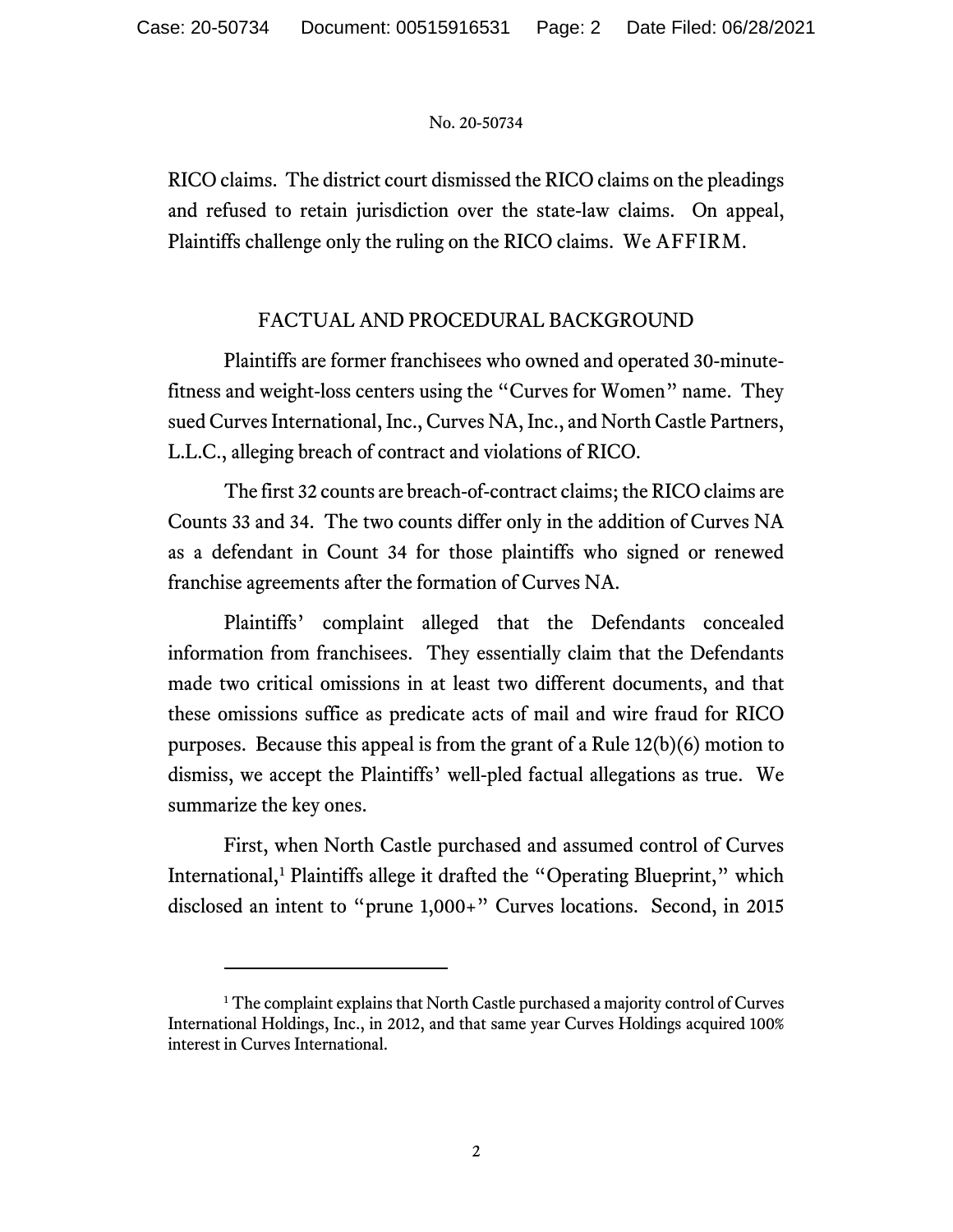pursuant to a market study, Defendants became aware that the Curves name had a "negative halo," and "franchise locations would continue to close at a rate of more than 15% per year if nothing was done." Even in light of this information, North Castle "decided that it would make no further investment in the Curves brand, thereby ensuring the further collapse of the Curves franchise system."

Plaintiffs claim that these two items of information — the decision to prune and the results of the marketing study — should have been disclosed in at least two documents. First, they claim that disclosure was required in the Franchise Disclosure Documents ("FDDs") that the Federal Trade Commission requires franchisors to provide to prospective franchisees 14 calendar days before signing a franchise agreement. 16 C.F.R. §§ 436.2(a),  $436.5(a)(6)(iv)$ . Second, Plaintiffs claim that the information should have been disclosed in a letter dated February 9, 2016, from North Castle's "industry advisor," Marty Sharma, that was sent to all current "Franchisee" Partners." That letter outlined areas of positive changes the franchisor claimed to make to the franchise "while at the same time, Defendants knew that the franchise system would fail." The failure to share these results in the FDDs or the Sharma letter, as well as in "other electronic communications," especially while affirmatively representing to make positive changes, is the basis for Plaintiffs' RICO claims.

Plaintiffs sued in the United States District Court for the Western District of Texas, asserting that the court had subject-matter jurisdiction over the case because the RICO claim presented a federal question, and the court could exercise supplemental jurisdiction over Plaintiffs' state-law breach-of-contract claims. 28 U.S.C. §§ 1331, 1367. The district court concluded that Plaintiffs had not stated a viable RICO claim. It held that Plaintiffs had not alleged a predicate act because Plaintiffs did not sufficiently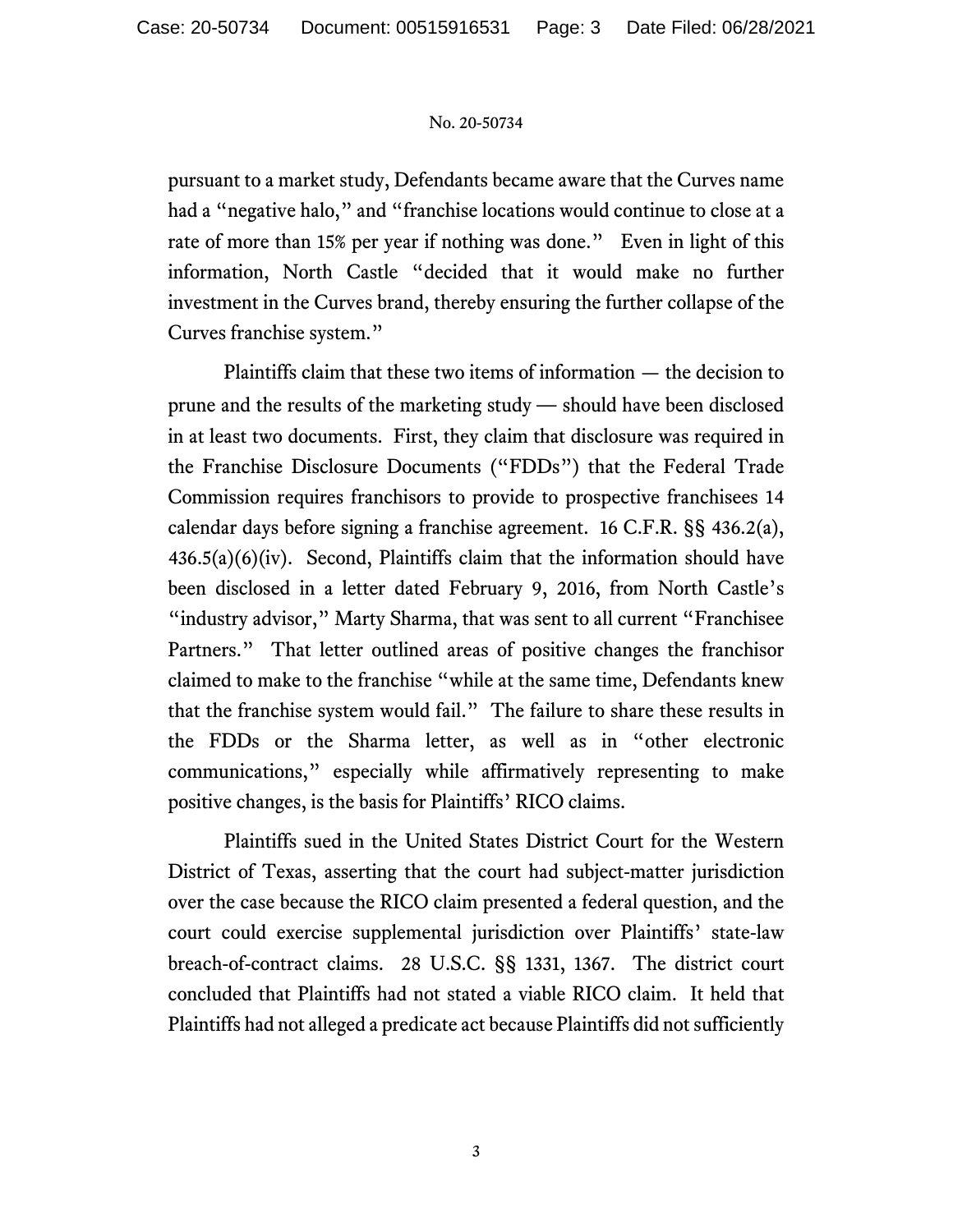allege facts establishing that the Defendants had a duty to disclose the omitted information, nor did they plead predicate acts of mail and wire fraud with adequate particularity. It also held that many of the Plaintiffs "lacked standing" because causation was not met for Plaintiffs whose franchise agreements predated any omission by the Defendants. The district court dismissed the RICO claims. Because only the state-law claims were left, the court declined to exercise supplemental jurisdiction and dismissed the remaining claims as well. Plaintiffs timely appealed.

# DISCUSSION

We review the district court's dismissal under Federal Rule of Civil Procedure 12(b)(6) *de novo*, accepting the Plaintiffs' well-pled facts as true and viewing the facts in their favor. *Molina-Aranda v. Black Magic Enters., L.L.C.*, 983 F.3d 779, 783 (5th Cir. 2020). We may affirm a Rule 12(b)(6) dismissal on any grounds supported by the record. *Walker v. Beaumont Indep. Sch. Dist.*, 938 F.3d 724, 734 (5th Cir. 2019).

The complaint must provide the grounds entitling the Plaintiffs to relief, "requir[ing] more than labels and conclusions, and a formulaic recitation of the elements of a cause of action will not do." *Bell Atl. Corp. v. Twombly*, 550 U.S. 544, 555 (2007). It must state a plausible claim for relief — one that may be inferred from the complaint's factual allegations. *Ashcroft v. Iqbal*, 556 U.S. 662, 678 (2009). Because Plaintiffs here rely on fraud as the predicate act for RICO, their complaint is subject to the heightened pleading standard of Federal Rule of Civil Procedure 9(b), requiring a plaintiff to "state with particularity the circumstances constituting fraud." *Williams v. WMX Techs. Inc.*, 112 F.3d 175, 177 (5th Cir. 1997); FED. R. CIV. P. 9(b). This requires "at a minimum" that a plaintiff provide the "'who, what, when, where, and how' of the alleged fraud." *U.S. ex rel. Thompson v.*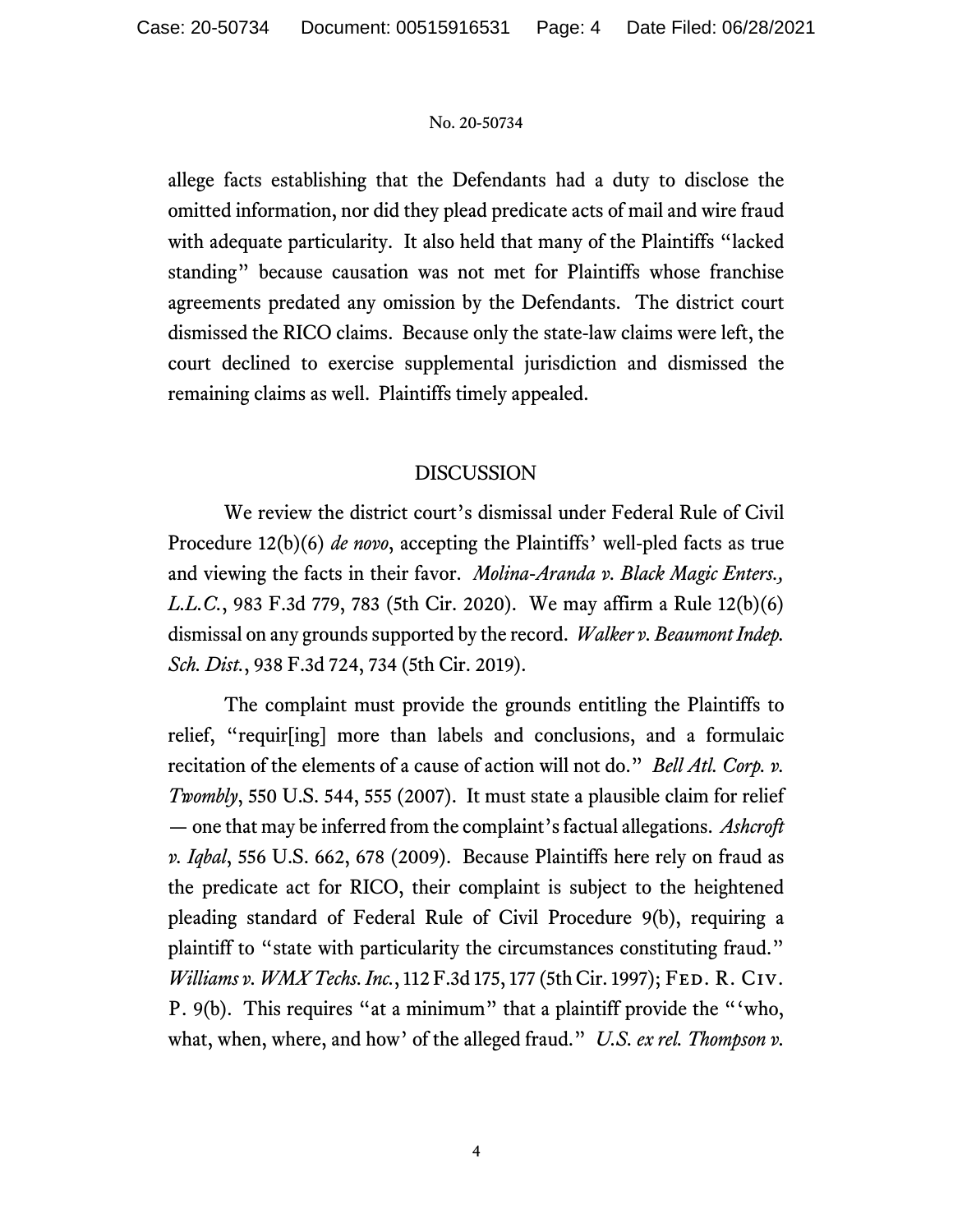*Columbia/HCA Healthcare Corp.*, 125 F.3d 899, 903 (5th Cir. 1997) (quoting *Williams*, 112 F.3d at 179).

The issue in this case is whether Plaintiffs alleged facts with sufficient particularity to support that the Defendants engaged in the predicate acts of mail and wire fraud. Specifically, the case turns on whether the Defendants' omissions violated an affirmative duty to disclose information to the Plaintiffs.

RICO provides a private right of action, including "threefold the damages" for "[a]ny person injured in his business or property by reason of a violation of section 1962 of this chapter." 18 U.S.C. § 1964(c). The "by reason of" language requires a plaintiff to show the defendant's violation was a but-for cause and a proximate cause of the plaintiff's injury. *Bridge v. Phoenix Bond & Indem. Co.*, 553 U.S. 639, 654 (2008).<sup>2</sup> A plaintiff asserting a RICO claim under Section 1962(c) must allege "(1) conduct (2) of an enterprise (3) through a pattern (4) of racketeering activity." *Sedima, S.P.R.L. v. Imrex Co., Inc.*, 473 U.S. 479, 496 (1985) (footnote omitted). A "'pattern of racketeering activity' requires at least two acts of racketeering activity." 18 U.S.C. § 1961(5). Plaintiffs here rely on the racketeering activity of mail and wire fraud as the predicate acts. § 1961(1)(B).

For the predicate act of mail fraud, a plaintiff must allege: (1) a scheme to defraud; (2) interstate or intrastate use of the mails; (3) use of the mails in

<span id="page-4-0"></span><sup>&</sup>lt;sup>2</sup> These requirements are at times referred to as "RICO standing," but "courts" should avoid using that term." *Gil Ramirez Grp., L.L.C. v. Hous. Indep. Sch. Dist.*, 786 F.3d 400, 409 n.8 (5th Cir. 2015) (alteration in original) (quoting *Lexmark Int'l, Inc. v. Static Control Components Inc.*, 572 U.S. 118, 128 n.4. (2014)). "Proximate causation is not a requirement of Article III standing . . . . [rather,] [i]t is an element of the cause of action under the statute, and so is subject to the rule that 'the absence of a valid . . . cause of action does not implicate subject-matter jurisdiction.'" *Lexmark*, 572 U.S. at 134 n.6 (quoting *Steel Co. v. Citizens for a Better Env't*, 523 U.S. 83, 89 (1998)).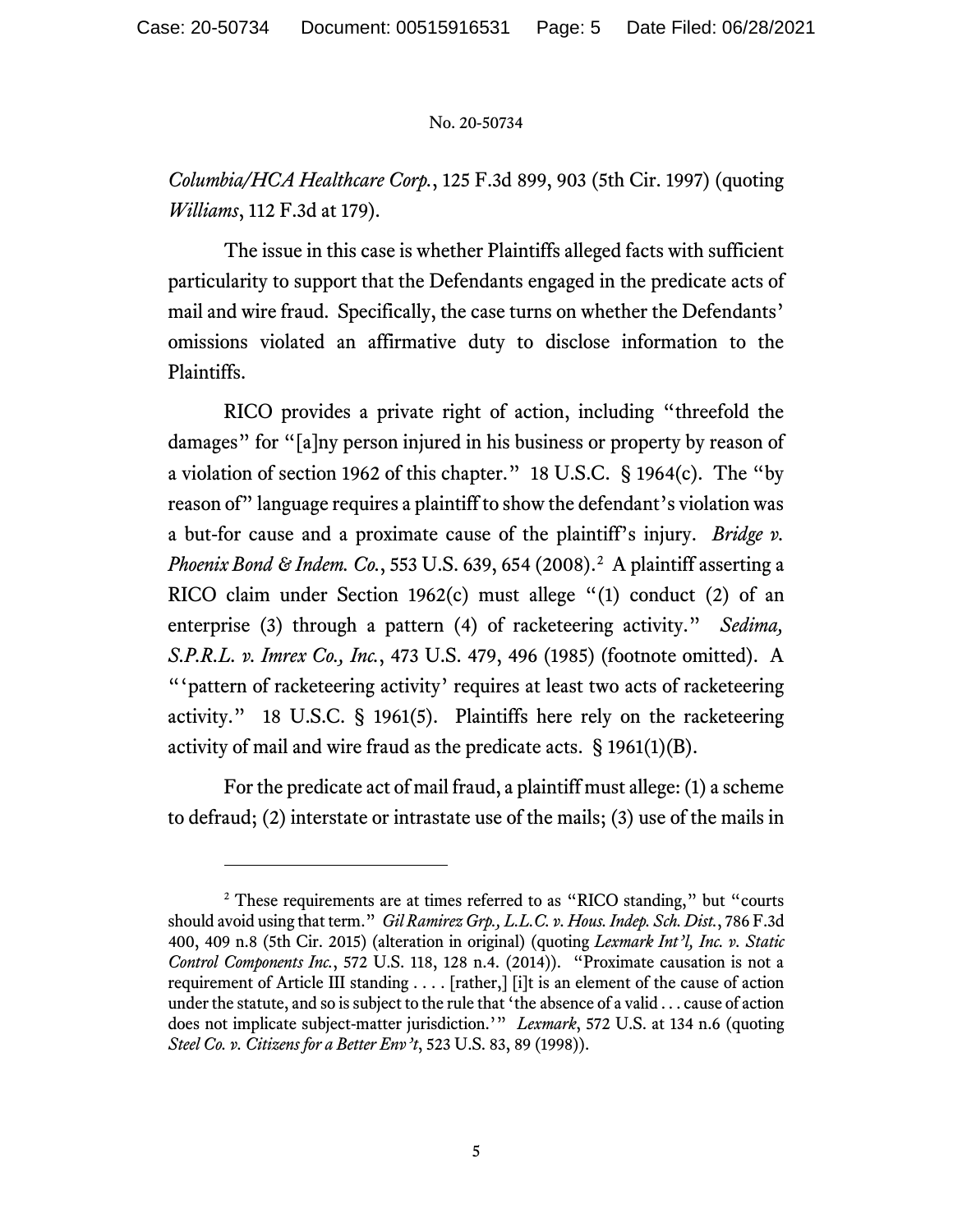connection with the scheme to defraud; and (4) actual injury to the plaintiff. *Landry v. Air Line Pilots Ass'n Int'l AFL-CIO*, 901 F.2d 404, 428 (5th Cir. 1990), *opinion modified on denial of reh'g* (Apr. 27, 1990). The elements of wire fraud are the same, except that wire fraud requires interstate use of the wire. § 1343.

We focus on the first element, which is a scheme to defraud. A plaintiff may rely on nondisclosure as "proof of a scheme to defraud only where the defendant is under a duty to disclose." *United States v. Harris*, 821 F.3d 589, 600 (5th Cir. 2016). "The gravamen of the offense is the scheme to defraud, and any 'mailing that is incident to an essential part of the scheme satisfies the mailing element,'" *Bridge*, 553 U.S. at 647 (quoting *Schmuck v. United States*, 489 U.S. 705, 712 (1989)), but "the compensable [RICO] injury necessarily is the harm caused by predicate acts sufficiently related to constitute a pattern," *Sedima*, 473 U.S. at 497.

Plaintiffs claim that the Federal Trade Commission's Franchise Rule imposed a duty on Defendants to disclose the decision to prune franchises and the kind of information that was contained in the marketing study. The Franchise Rule requires franchisors to furnish prospective franchisees with disclosure documents at least 14 calendar days before the prospective franchisee signs the franchise agreement. 16 C.F.R. § 436.2(a). Specifically, Plaintiffs rely on the part of the Franchise Rule that says, "Disclose . . . [t]he general market for the product or service the franchisee will offer. In describing the general market, consider factors such as whether the market is developed or developing, whether the goods will be sold primarily to a certain group, and whether sales are seasonal."  $\S$  436.5(a)(6)(iv).

Plaintiffs' position is that the Franchise Rule required the Defendants to disclose in their FDDs "from August 2012 through present" that the Curves name had a "negative halo" and that the franchise system was failing.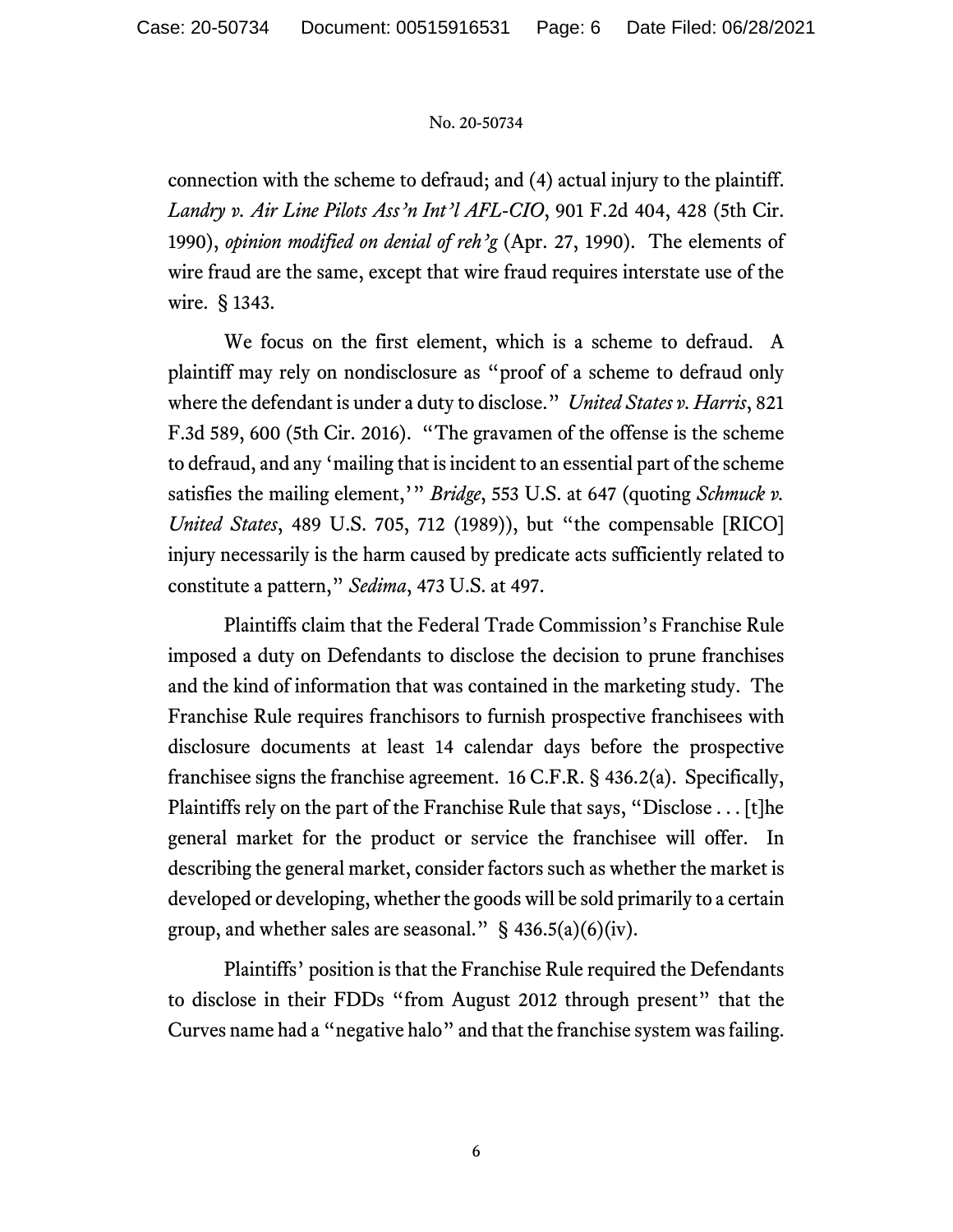Even if the Franchise Rule would cover such omissions, Plaintiffs concede the Federal Trade Commission Act ("FTCA") provides no private right of action. *E.g.*, *Fulton v. Hecht*, 580 F.2d 1243, 1248 n.2 (5th Cir. 1978) ("[T]here is no private cause of action for violation of the FTC Act."). Other circuits agree. *Morrison v. Back Yard Burgers, Inc.*, 91 F.3d 1184, 1187 (8th Cir. 1996); *R.T. Vanderbilt Co. v. Occupational Safety & Health Rev. Comm'n*, 708 F.2d 570, 574 n.5 (11th Cir. 1983); *Holloway v. Bristol-Myers Corp.*, 485 F.2d 986, 1002 (D.C. Cir. 1973); *Carlson v. Coca-Cola Co.*, 483 F.2d 279, 280– 81 (9th Cir. 1973).

In a similar situation, the Eleventh Circuit rejected the theory that a violation of the Safety Act, which provides no private right of action, could serve as the basis for an affirmative duty for mail-fraud (and thus civil-RICO) purposes. *Ayres v. Gen. Motors Corp.*, 234 F.3d 514, 521–22 (11th Cir. 2000). In reaching this conclusion, that court relied on a prior decision of the D.C. Circuit, which similarly rejected that a violation of the Service Contract Act ("SCA") amounted to mail fraud to support a RICO claim. *Danielsen v. Burnside-Ott Aviation Training Ctr., Inc.*, 941 F.2d 1220, 1229 (D.C. Cir. 1991). Though previous circuits had held that the SCA did not include a private right of action, the question whether a violation of the SCA gave rise to a private civil action under RICO had not been explicitly answered. *Id.* at 1227. The D.C. Circuit found the lack of a private right of action significant: "If there is no implied cause of action for damages, how much the less for treble damages?" *Id.* at 1228.

Congress's omission of a private right of action in the FTCA controls. A violation of the Franchise Rule does not itself constitute a predicate act of mail or wire fraud to support a RICO claim.

An argument appeared in Plaintiffs' opening brief that was not presented to the district court. The argument is that "the conduct which